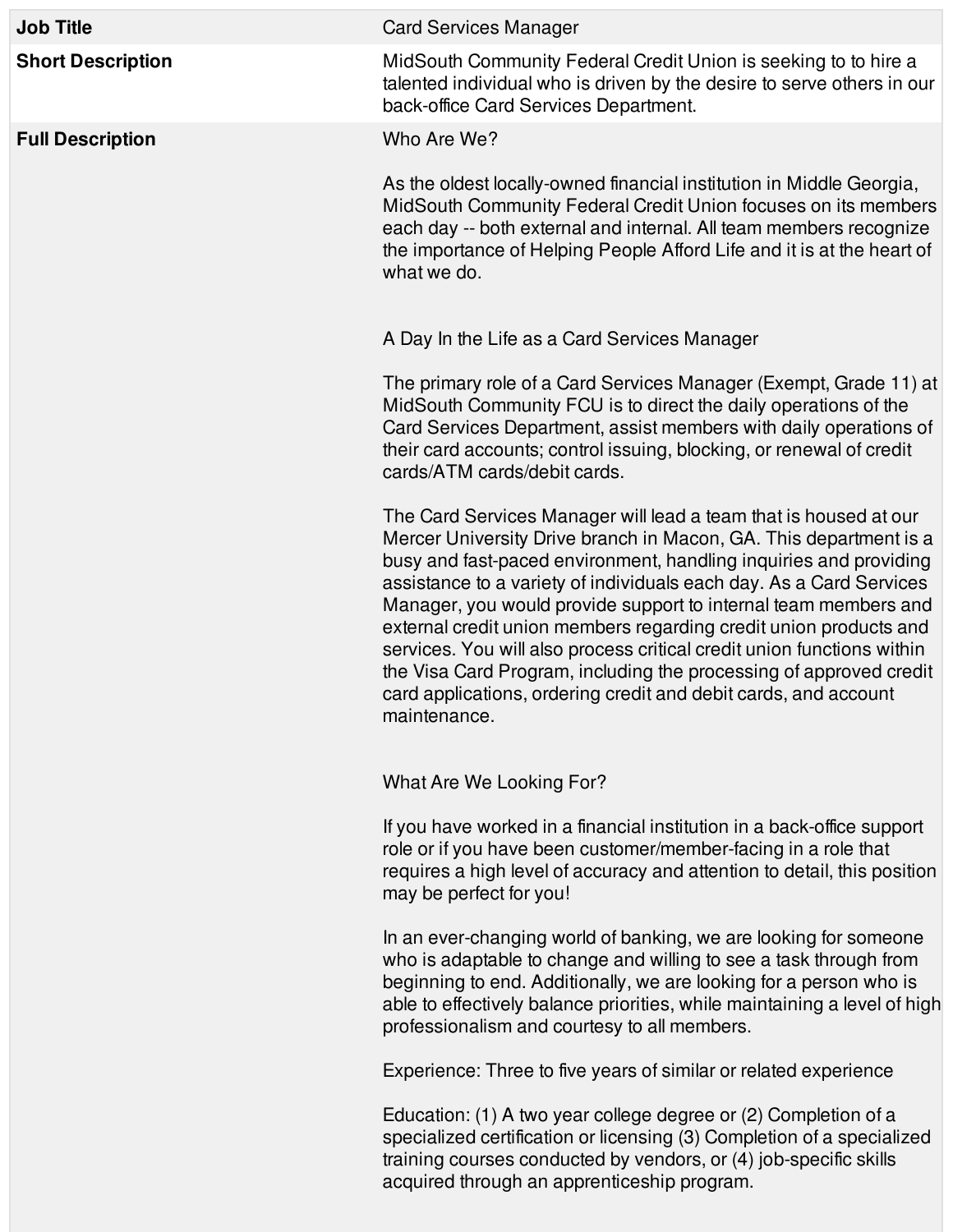|                            | Interpersonal Skills: Work involves much personal contact with<br>others inside or outside the organization for the purpose of first-level<br>conflict resolution, building relationships, and soliciting cooperation.<br>Discussions involve a higher degree of confidentiality and<br>discretion, requiring diplomacy and tact in communication.                 |
|----------------------------|--------------------------------------------------------------------------------------------------------------------------------------------------------------------------------------------------------------------------------------------------------------------------------------------------------------------------------------------------------------------|
|                            | How is the Work Schedule?                                                                                                                                                                                                                                                                                                                                          |
|                            | The Card Services Manager position is a full time role, working<br>typically 40 hours weekly. There is a Saturday morning rotation for<br>each person in the department. For this rotation, one person in the<br>department would be scheduled to work during our open hours of 9<br>AM to 12 PM on Saturday, and would work a half-day during that<br>week prior. |
|                            | Are You Ready to Join Our Team?                                                                                                                                                                                                                                                                                                                                    |
|                            | Our recruiting cycle includes reviewing all applications, conducting<br>phone interviews, and conducting face-to-face interviews. Once we<br>review your application and resume, you will be contacted by phone<br>if you are selected to move forward in our hiring process.                                                                                      |
|                            | We will reach out to every applicant once the position is filled to<br>inform you of the status of the position.                                                                                                                                                                                                                                                   |
|                            | Note: This position has been posted for both internal and external<br>candidates.                                                                                                                                                                                                                                                                                  |
|                            | <b>Additional Notes</b>                                                                                                                                                                                                                                                                                                                                            |
|                            | This position description is not all inclusive. The person hired for<br>this role will be required to perform other duties as deemed<br>necessary.                                                                                                                                                                                                                 |
|                            | All external employment offers are subject to the satisfactory<br>completion of reference, credit, drug, alcohol, and background<br>checks                                                                                                                                                                                                                         |
| <b>Education</b>           | (1) A two year college degree or (2) Completion of a specialized<br>certification or licensing (3) Completion of a specialized training<br>courses conducted by vendors, or (4) job-specific skills acquired<br>through an apprenticeship program.                                                                                                                 |
| <b>Additional Comments</b> | To Apply, visit https://midsouthfcu.applicantpro.com/jobs/                                                                                                                                                                                                                                                                                                         |
| <b>Credit Union</b>        | <b>MidSouth Community Federal Credit Union</b>                                                                                                                                                                                                                                                                                                                     |
| <b>State</b>               | Georgia                                                                                                                                                                                                                                                                                                                                                            |
| <b>Contact Name</b>        | Bryttani Graddick                                                                                                                                                                                                                                                                                                                                                  |
| <b>Email</b>               | employment@midsouthfcu.org                                                                                                                                                                                                                                                                                                                                         |
| <b>Phone</b>               | 478-475-7812                                                                                                                                                                                                                                                                                                                                                       |
|                            |                                                                                                                                                                                                                                                                                                                                                                    |

**Fax**